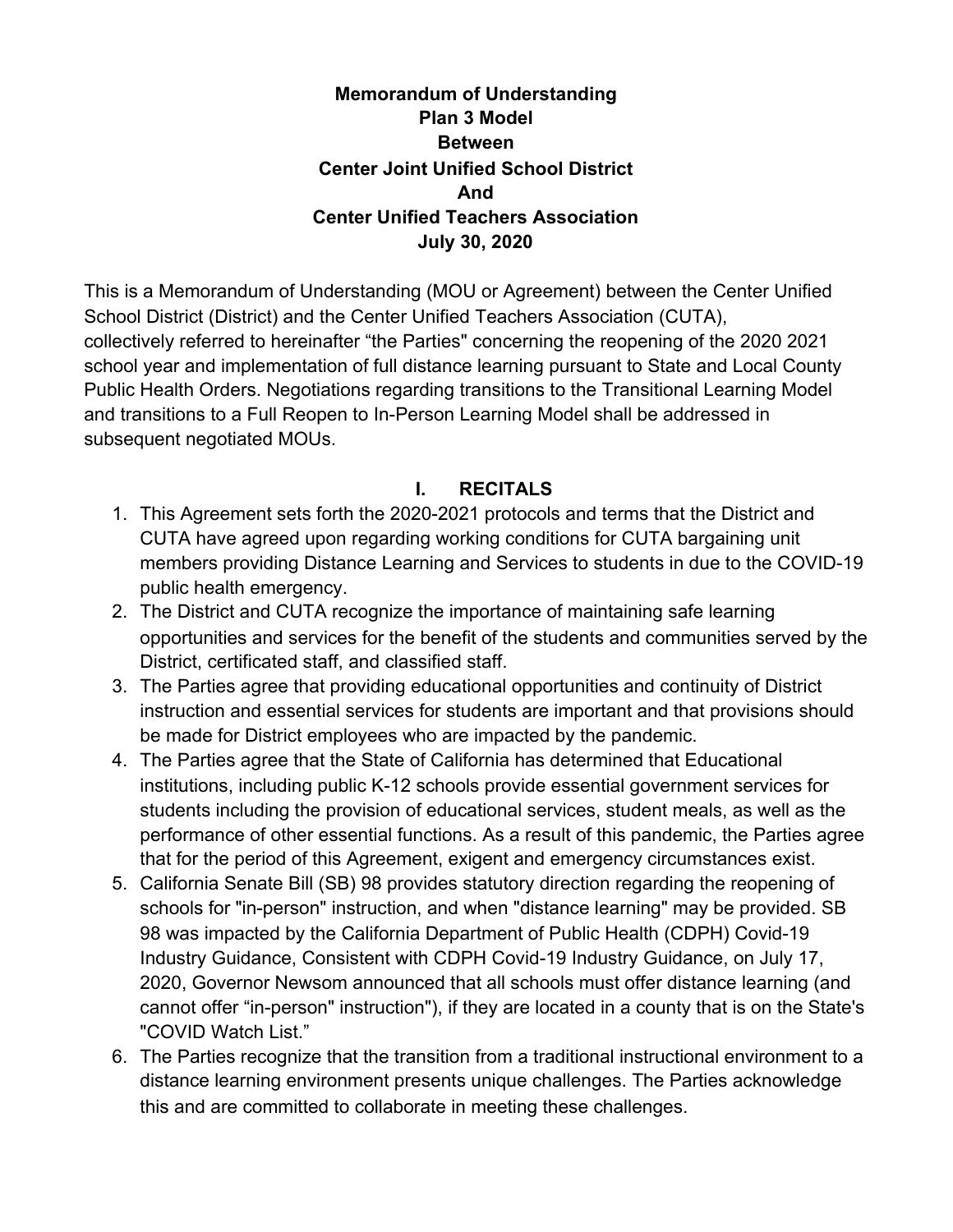# **II. School Closures and Openings**

- 1. The Parties agree that the District shall have the sole and exclusive discretion working in consultation with the State and County Health officials and in compliance with State and County Health orders to determine whether a school is closed, opened under an in-person transitional model, fully reopened to in-person instruction, or reopened after closure. Relevant metrics will be used to guide decision-making, and the District will consult with CUTA prior to announcing school closures and openings.
- 2. The Parties understand and agree that the Director of Personnel or designee will communicate decisions regarding changes to working conditions to CUTA, The Parties agree to negotiate any effects of decisions related to COVID-19 with CUTA as soon as practical under the then current circumstances.
- 3. The District shall take all applicable actions required by the State, for which the District may be eligible, in order to mitigate the loss of ADA funding related to distance learning. CUTA commits to working together with the District to support the funding of schools.
- 4. Emergency Closure and Reopening. The Parties agree that during the 2020-2021 school year that the following instructional models may transition from one model to another as a result of any State/County/District order:
	- a. Student instruction and services through the Plan 3 Distance Learning Model consistent with this Agreement; and
	- b. Student instruction and services through the Plan 2 Hybrid 40/60 Learning Model consistent with subsequently negotiated Agreements; and
	- c. Student instruction and services through the Plan 1 full in-person Reopen Model consistent with subsequently negotiated Agreements.

# **III. Definitions**

- 1. Distance Learning (EC 43500): means instruction when the pupil and instructor are in different locations and pupils are under the general supervision of a certificated employee of the local education agency. Distance learning may include, but is not limited to, all of the following:
	- a. Interaction, instruction, and check-ins between teachers and pupils through the use of a computer or communications technology.
	- b. Video or audio instruction in which the primary mode of communication between the pupil certificated employee is online interaction, instructional television, video, telecourses, or other instruction that relies on computer or communications technology.
	- c. The use of print materials incorporating assignments that are the subject of written or oral feedback.
- 2. Synchronous: Is when instruction and learning occur at the same time. Synchronous activities may include: live class meetings, chats, student conferences, etc. and are structured, coordinated and implemented within the school site's master schedule/regular school day.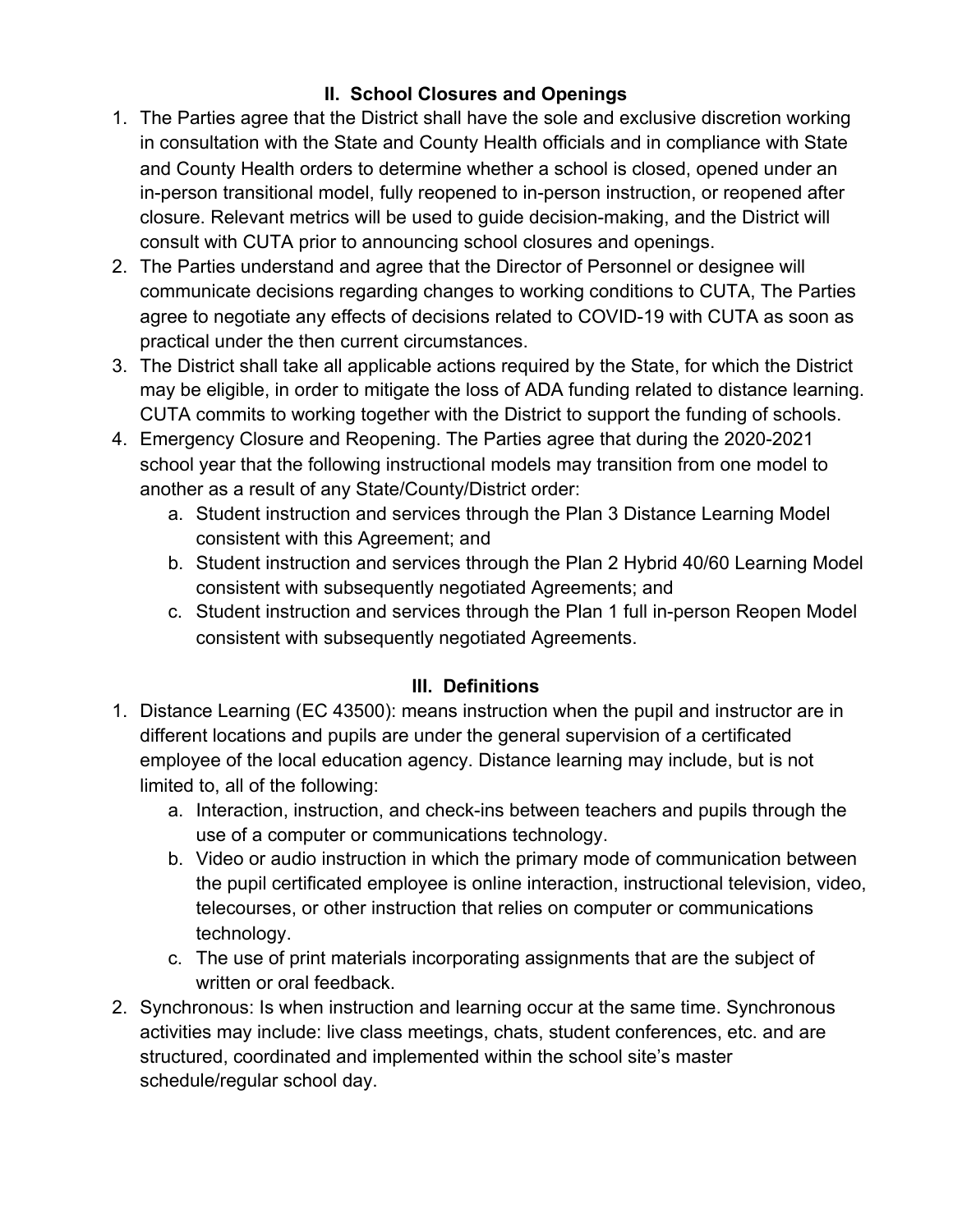- 3. Asynchronous: Is when instruction and learning do not occur at the same time. Asynchronous activities may include journal writes, assessments, collaborative student group work, etc.) may be scheduled within or outside of the school day.
- 4. Plan 1 Please refer to the CJUSD Playbook for links to Public Health guidelines and protocols.
- 5. Plan 2 Please refer to the CJUSD Playbook for links to Public Health guidelines and protocols.
- 6. Plan 3 Please refer to the CJUSD Playbook for links to Public Health guidelines and protocols. [Link to Playbook](https://drive.google.com/file/d/1I0gJUR_5j5cysx2rwrvlWsD_x0o-JLWH/view?usp=sharing)

#### **IV. Safety and Mitigation**

- 1. COVID-19 District Safety and Mitigation Guidelines. The Parties agree that this MOU addresses the use of distance learning in accordance with mitigation protocols as required by federal, state, and health officials in order to prevent the spread of illness arising from the coronavirus during the 2020-2021 school year, and/or for the duration of any orders from public agencies with jurisdiction over the District. Please refer to the attached CJUSD Playbook for specific guidelines[.Link to Playbook](https://drive.google.com/file/d/1I0gJUR_5j5cysx2rwrvlWsD_x0o-JLWH/view?usp=sharing)
- 2. Personal Protective Equipment. The Parties agree that when unit members report to a District site to facilitate Distance Learning, the District shall provide District-approved applicable personal protective equipment (PPE) to ensure that the unit member maintains his or her safety. Absent a state authorized exemption, State-mandated face coverings are required when on all District sites. PPE may also include gloves, shields and masks, as is necessary and requested by staff. Physical distancing protocols shall be followed to the greatest extent possible.
- 3. Compliance with Safety Orders. The Parties agree that State and County safety orders and guidelines continue to adapt to the conditions of the pandemic. The District will adhere to the attached District guidelines which are based upon State and County orders, and subsequent orders and guidelines which reflect State and local public health safety orders.

[Link to Playbook](https://drive.google.com/file/d/1I0gJUR_5j5cysx2rwrvlWsD_x0o-JLWH/view?usp=sharing) [Link to District Work Guidance](https://docs.google.com/document/d/1Zg2WQGnBWY8OfjhdNYhyXxpXfsvcp3-9aqx5735mpxw/edit?usp=sharing) [District Social Distancing Protocol](https://drive.google.com/file/d/1E4x585W2Jsp7oOMOrdKqnPj_T03pepv6/view?usp=sharing)

- 4. The Parties agree that to support the safety of CUTA unit members and other District staff, who may work in-person on school and District sites while delivering Distance Learning or services, the District shall provide sanitation of schools and District work sites, including restrooms, classrooms, and offices.
- 5. The District shall provide PPE to unit members who provide Distance Learning or services on District sites for every day that such unit members report to work on school sites.
	- a. In-lieu of using District-provided PPE, unit members may use their own PPE SO long as the PPE complies with public health guidelines and provides equivalent protection to the PPE provided by the District.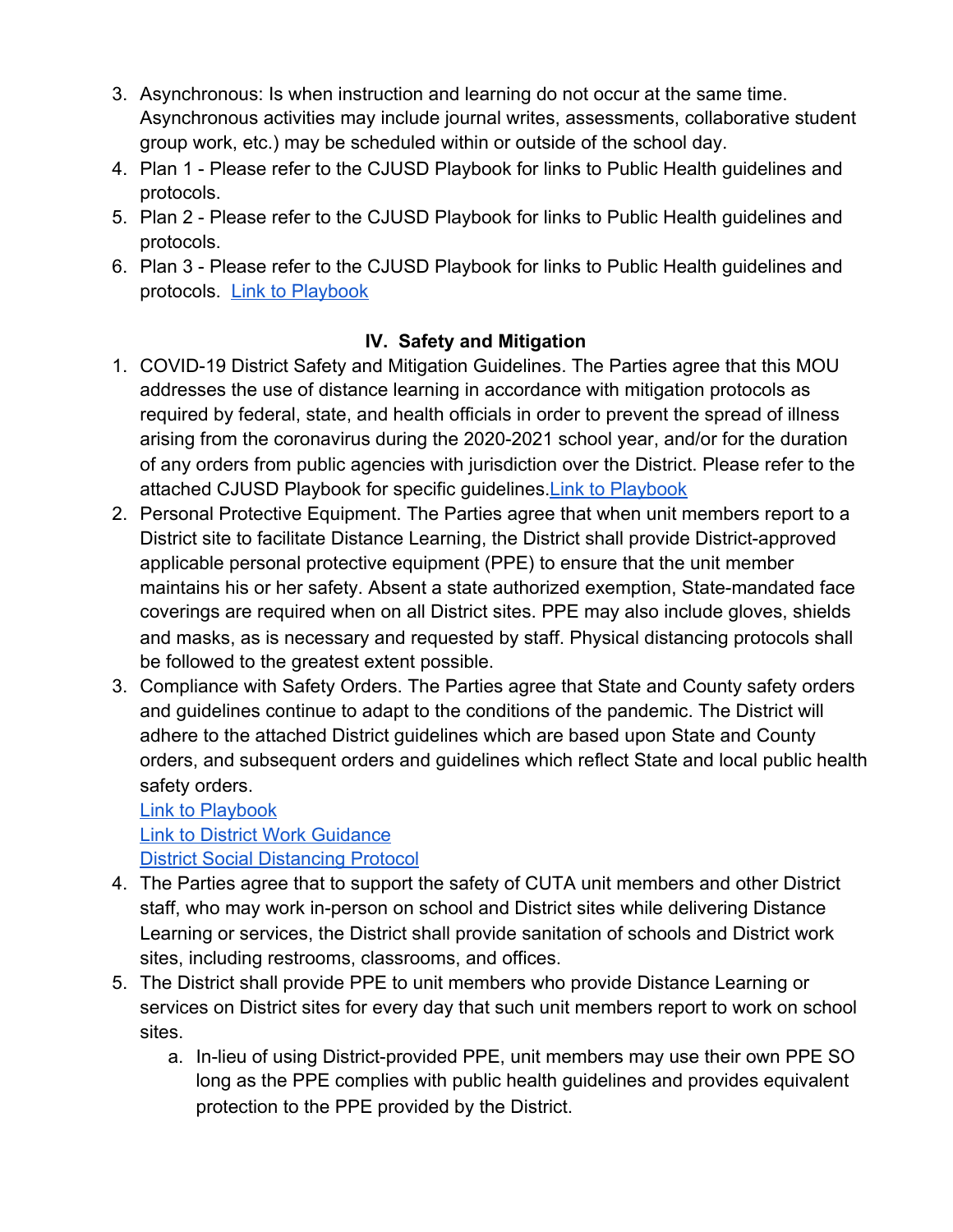- b. The Parties agree to meet as soon as possible to negotiate any impacts and/or effects of any revisions or updates to public health and safety guidelines issued by the State and Local County.
- c. Compliance with Safety Mitigation Orders. The Parties agree that unit members shall comply with all of the safety mitigation orders from State and County Public Health
- d. COVID-19. In addition, the Parties agree that unit members shall comply with the CJUSD Playbook for Public Health guidelines and protocols. [Link to Playbook](https://drive.google.com/file/d/1I0gJUR_5j5cysx2rwrvlWsD_x0o-JLWH/view?usp=sharing) [Link to District Work Guidance](https://docs.google.com/document/d/1Zg2WQGnBWY8OfjhdNYhyXxpXfsvcp3-9aqx5735mpxw/edit?usp=sharing) [District Social Distancing Protocol](https://drive.google.com/file/d/1E4x585W2Jsp7oOMOrdKqnPj_T03pepv6/view?usp=sharing)
- e. CUTA and the District will work collaboratively to resolve any public health situations that may arise.

#### **V. Leaves**

- 1. Requests for leaves and reporting absences shall follow normal District guidelines. Employees shall email the administrator of the absence and need for sub as soon as possible. Also, employees must report the absence through the e-schools online system and mark the "No Substitute Needed" option. Employees shall be responsible for reporting the absence by completing the Informed K12 form.
- 2. The district shall be responsible for informing the school site of absences each school day.
- 3. Use of Leaves. The parties agree that Unit members who are unable to meet the expectations included in this MOU regarding distance learning, service work, and availability during contractual hours shall use any sick leave or personal necessity leave entitlement (including FFCRA emergency paid sick leave and expanded family & medical leave) that they may be eligible for consistent with law and the parties' collective bargaining agreement. The parties agree that all collectively bargained leave provisions will remain in full effect for the duration of the pandemic. Eligible unit members will also be entitled to any new COVID-19 federal and/or State leave benefits. On a case by case basis, unit members who are on an existing or scheduled approved paid leave who are able to fulfill the requirements of this MOU regarding distance learning and service may contact Human Resources to determine their eligibility to return to work.
- 4. Federal Families First Coronavirus Response Act (FFCRA). The Parties acknowledge that subject to subsequent legislation, the Federal Families First Coronavirus Response Act (FFCRA) includes several qualifying reasons for Leave. Please see the attached FFCRA Information Sheet and check with the Personnel Department for additional information or to apply. [Sick Leave Employee Rights Under FFCRA.](https://drive.google.com/file/d/1QWN1Eawyr263KUBBL-biUF8JSJ9anfTg/view?usp=sharing) [Employee Leaves](https://docs.google.com/document/d/1ZZFJB87_2LRQOXvi_429SQGvpviPOSYakecyEAdOYnk/edit?usp=sharing) [Grid](https://docs.google.com/document/d/1ZZFJB87_2LRQOXvi_429SQGvpviPOSYakecyEAdOYnk/edit?usp=sharing) Under the FFCRA, the federal Department of Labor has stated that certain employees qualify for paid sick time, at different levels of pay depending on the reasons for the COVID-19 leave, if the employee is unable to work (or unable to telework, if applicable) due to a medical diagnosis for the need for COVID-19 leave and;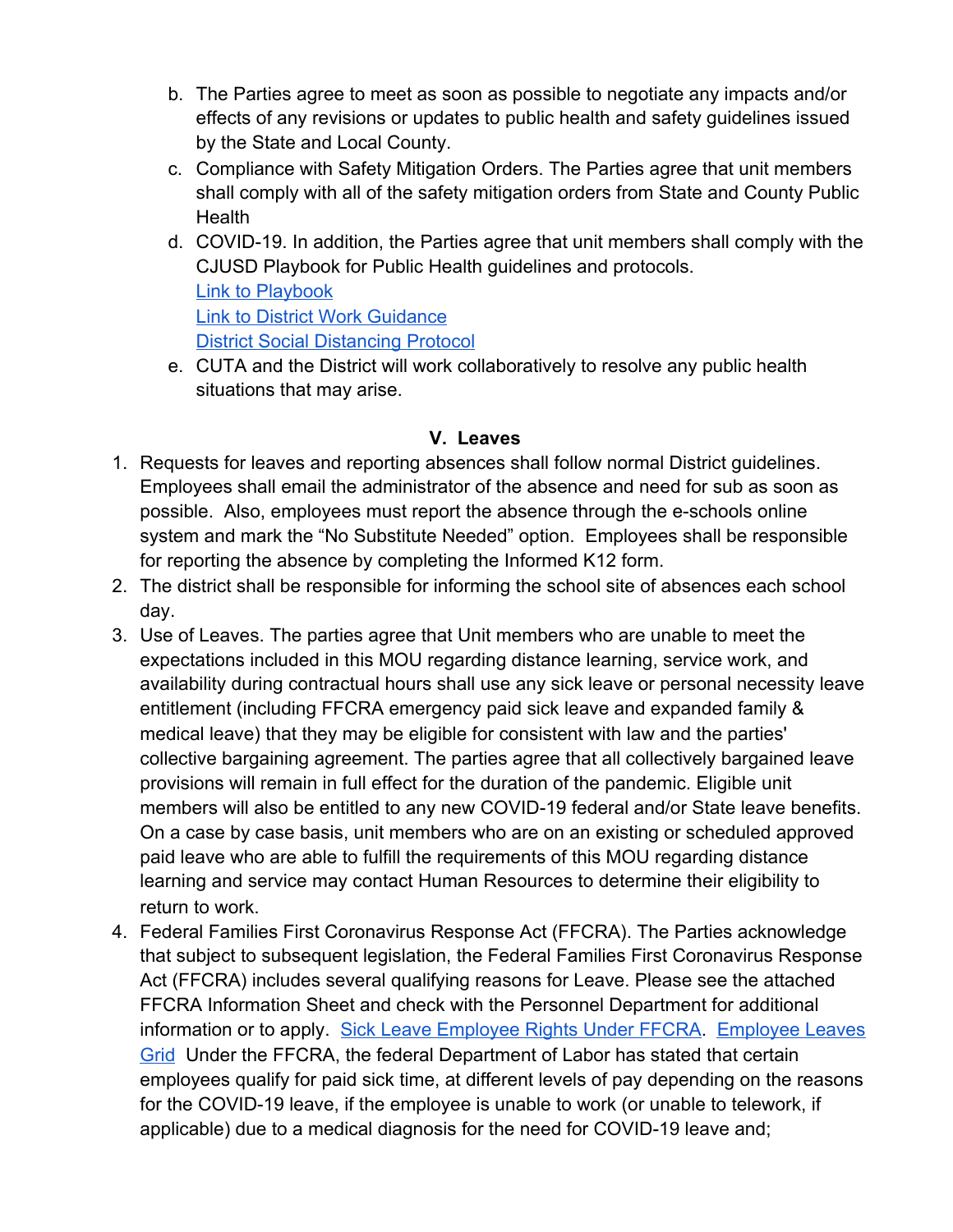- a. Is subject to a Federal, State, or local quarantine or isolation order related to COVID-19\*
- b. Has been advised by a health care provider to self-quarantine related to COVID-19\*.
- c. Is experiencing COVID-19 symptoms and is seeking a medical diagnosis; is caring for an individual subject to an order described in (i.) or self-quarantine as described in (ii.) above;
- d. Is caring for a child whose school or place of care is closed (or childcare provider is unavailable) for reasons related to COVID-19; or
- e. Is experiencing any other substantially similar condition specified by the . Secretary of Health and Human Services, in consultation with the Secretaries of Labor and Treasury.
- 5. Documentation Issues. If a unit member believes that they are able to return to work under the Distance Learning Model, but they are unable to obtain official written medical verification that they are medically released to return to work, the unit member should contact the District's Human Resources Department. The District shall determine whether a unit member can be released to return to work.
- 6. Positive Test. If a District employee, who has worked in person on a District site tests positive for COVID-19, as certified in writing by a licensed health care provider or by a public health official, and if such diagnosis is shared with the District, the District will notify any District employee who may have been in contact with that person. The District will also immediately notify CUTA should such an event occur. The District shall not share the name of the District employee who tested positive for COVID-19. The Parties agree to refer to the then applicable COVID-19 District Safety and Mitigation Guidelines. [Link to Playbook](https://drive.google.com/file/d/1I0gJUR_5j5cysx2rwrvlWsD_x0o-JLWH/view?usp=sharing)

# [Link to District Work Guidance](https://docs.google.com/document/d/1Zg2WQGnBWY8OfjhdNYhyXxpXfsvcp3-9aqx5735mpxw/edit?usp=sharing)

# [District Social Distancing Protocol](https://drive.google.com/file/d/1E4x585W2Jsp7oOMOrdKqnPj_T03pepv6/view?usp=sharing)

In addition, the District will comply with State and County Public Health orders.

- 7. Coordination of Leave with FFCRA. If eligible for FFCRA leave, bargaining unit members may choose to supplement the two-thirds (2/3) pay provisions included in FFCRA with their own sick leave in order to make their pay whole. [Sick Leave](https://drive.google.com/file/d/1QWN1Eawyr263KUBBL-biUF8JSJ9anfTg/view?usp=sharing) [Employee Rights Under FFCRA](https://drive.google.com/file/d/1QWN1Eawyr263KUBBL-biUF8JSJ9anfTg/view?usp=sharing).
- 8. At the point in which in-person instruction is permitted, and the transitional model and/or full in-person model is implemented, the leaves section of this MOU shall be revisited.

[Note 1: The FFCRA qualifying reasons included in sections (a.) through and including (e.) above do not include general Shelter in Place or Shelter at Home State and County orders that exempt essential service workers including K-12 employees from such orders. For example, a Shelter at Home order alone is not sufficient for eligibility for FFCRA leave. However, an individual CUTA unit member who is placed on quarantine or specifically ordered to self-isolate because of their personal COVID-19 diagnosis, exposure, or medical vulnerability may qualify for FFCRA leave with medical verification.]

[\*Note 2: For sections 3(a) and 3(b) above, the parties agree that a physician's or county public health official's documentation is required.)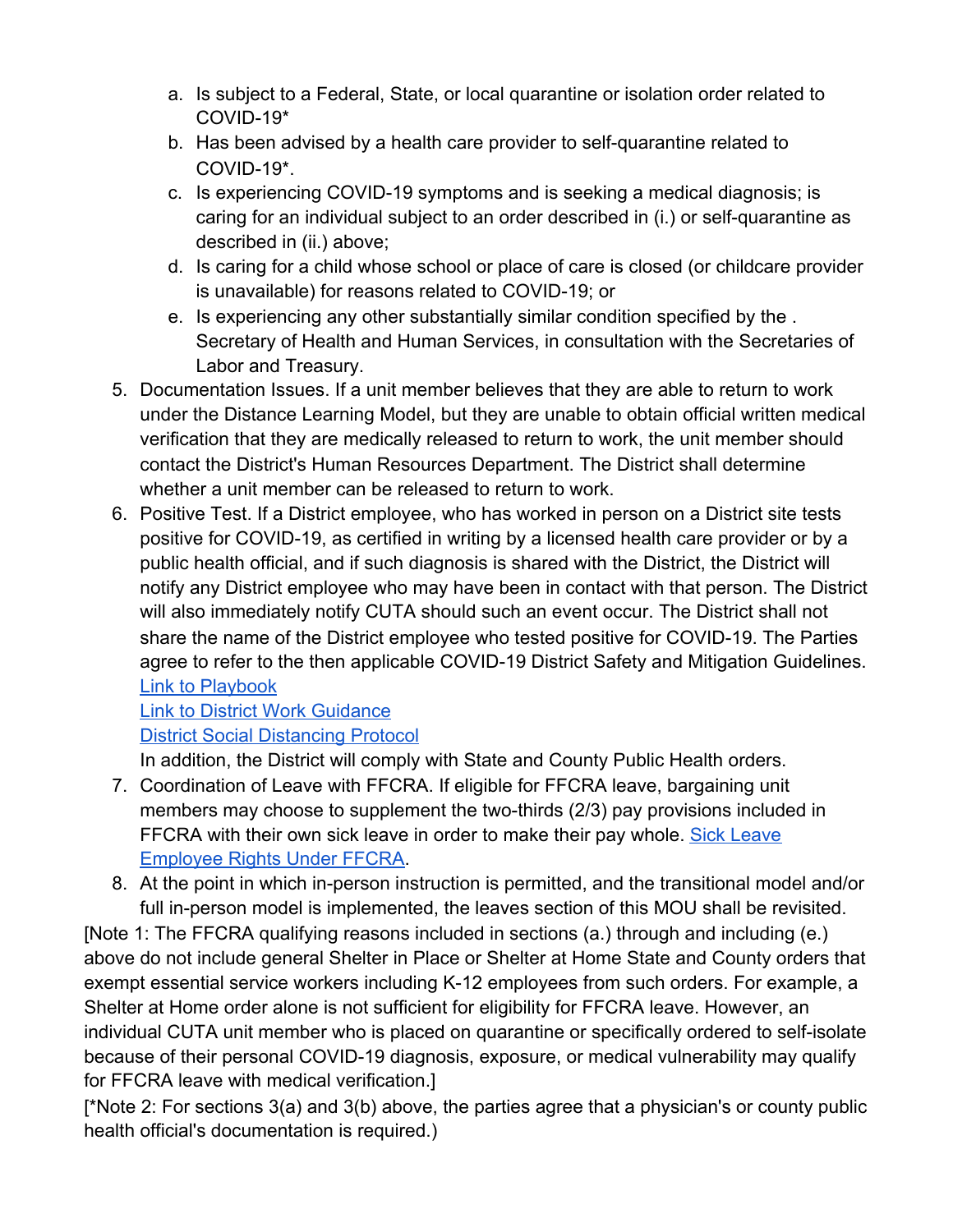## **VI. Creating and Sustaining a Collaborative Culture**

Site Collaboration Time:

Site leadership teams may utilize up to one hour each Monday for collaboration and/or professional development. Site leadership teams should be coordinating with the staff to ensure that synchronous activities with students are not also occurring at this time.

#### **VII. Evaluation and Supervision**

## Evaluation Timelines

- 1. The Parties agree that current collectively bargained timelines for staff evaluations shall apply for the 2020-2021 school year. [Certificated Employee Evaluation Process](https://docs.google.com/document/d/1iw_rksA2pEG6eRi232ECYN_yBXDPVMvYWi5RvynKnPk/edit?usp=sharing)
- 2. If an evaluation was in progress and all observations were completed during the 2019 2020 school year, with the remaining part of the process being the final conference and signature, that process can be completed by October 1, 2020. If an evaluation was in progress and all observations were not completed during the 2019-2020 school year, then the evaluation process will continue during the 2020-2021 school year. All probationary and temporary teachers shall be evaluated during the 2020-21 school year. Since distance learning is new to all unit members, consideration shall be given to the fact that unit members will be learning new modalities of instructional services. The intent of evaluation is to improve instruction; with that in mind, administration will provide the time and support necessary for appropriate growth.

# **VIII. Hours and Schedules**

Distance Learning Model Hours. The Parties agree that all unit members shall report to work either remotely or on-site during the work hours specified per site schedule, unless directed otherwise. The Parties agree that consistent with SB 98, Education Code section 43501, the instructional minutes included on the attached Schedules shall be provided by unit members to all students on a daily basis.

#### **IX. Staff Attendance & Communications**

A pattern of non-attendance and/or no communication for staff is defined as: Complaints from multiple student(s)/parent(s)/administration.

- 1. Formal meeting with administration and the unit member to review complaint(s).
- 2. Work plan/written direction may be created including a requirement to work from school site.
- 3. Sick days or other leave may be docked.
- 4. After a period of three weeks of onsite digital instruction the administrator and employee will meet to reevaluate needs moving forward.

# **X. Distance Learning Model**

Platforms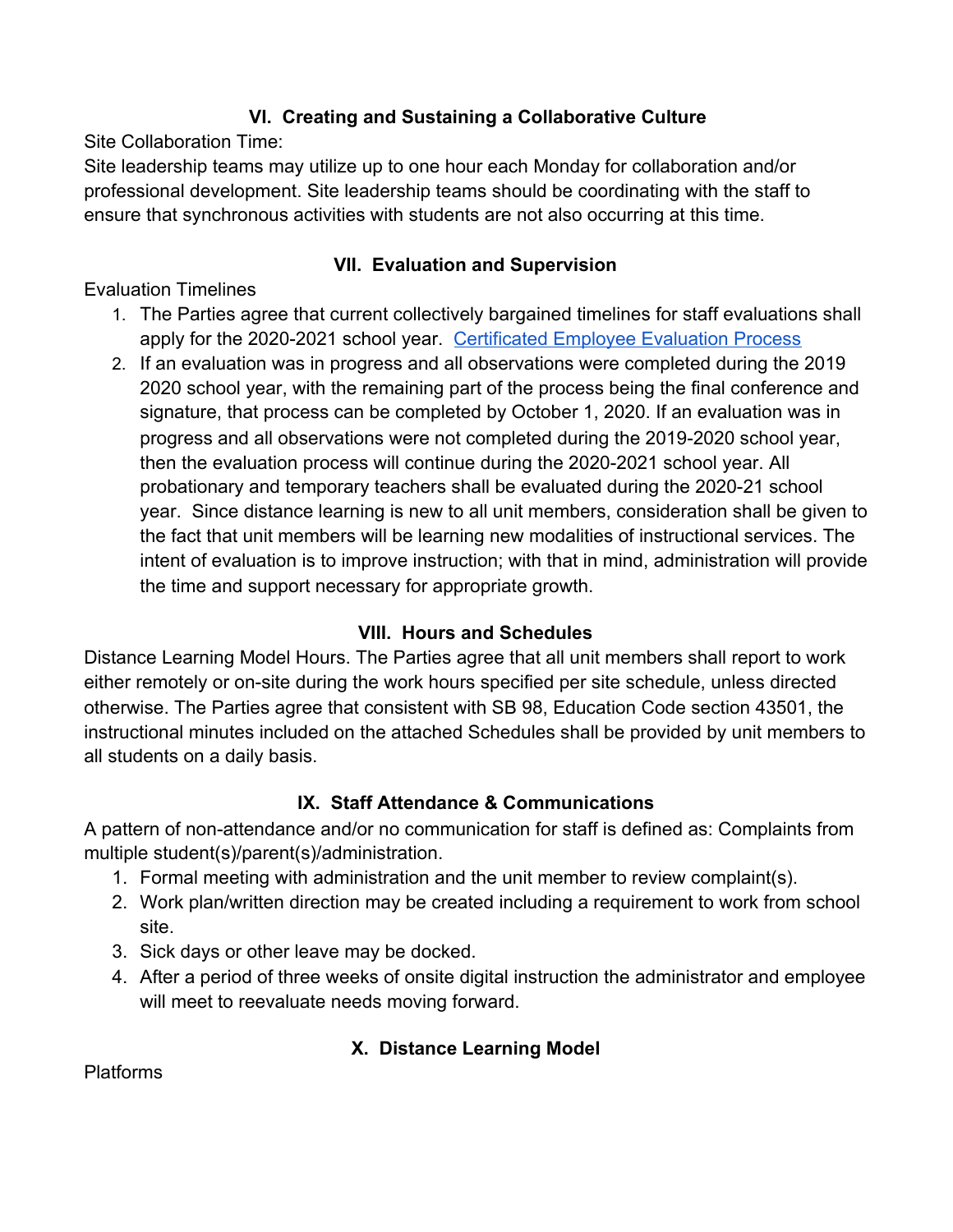- 1. The Parties agree that unit members will utilize the Google Classroom platform. For the purposes of synchronous activity, unit members will use the District provided application(s) for video conferencing (currently Google Meets).
- 2. Student Breakout Room Supervision. The Parties agree that guidelines strategies for supervision of students in breakout online meeting rooms will be provided by the District to both staff and parents. An employee must be in all breakout rooms.
- 3. Digital Software/Platforms. The District will develop and implement a process for the recommendation, approval, access, and training of the best practices, digital platforms, streamlining of this process, whenever possible.
- 4. The Parties agree that staff may collaborate as necessary and appropriate while they are engaged in distance learning in compliance with all laws including all student privacy and confidentiality laws (FERPA*/*COPA). In addition, collaboration meetings by unit members will be conducted in a manner that adheres to federal, State and local orders, and guidelines. Collaboration meetings should be conducted remotely and must ensure accessibility for all team members.
- 5. Staff Meetings. The Parties agree that principals, or designees shall only call virtual staff meetings and*/*or virtual collaboration meetings. Staff meetings shall have a focus of but not be limited to, facilitating and assisting with the implementation of the distance learning model.
	- a. Staff meetings shall be calendared. It is the expectation that staff check District email during the work day. In emergency situations, a meeting may be called, but not required, with less than twenty-four (24) hour notice during the work week.
- 6. The District shall provide ongoing professional learning opportunities for the purposes of enhancing unit members' skills in delivering instruction through distance learning.

# **XI. Attendance, Grades & Communications Students**

Unit members shall enter students' daily online attendance in their online classroom in Aeries gradebook. The District shall provide instructions on how to complete this task. Teachers communicate progress and grades to parents. CUTA unit members recognize the need to communicate to parents in a timely fashion. Unit members shall use a variety of methods to ensure that parents are kept apprised of their child's progress. These methods may include but are not limited to Aeries, Google Classroom, email, and various text messaging programs. Unit members shall update grades weekly.

It is an expectation that unit members respond to student and parent communications within 24 hours during the work week, absent extenuating circumstances.

#### **XII. Minimum Days**

During implementation of the 2020-2021 school year Distance Learning Model, the Parties agree that the Minimum Days and Early dismissal days shall be paused. Individual School sites in Secondary Education will develop final exam schedules that meet the minimum daily instructional minute requirements included in SB 98.

In addition, the Parties agree that at all elementary school sites there will be no staff meetings during parent conference/report card weeks. On report card preparation days and conference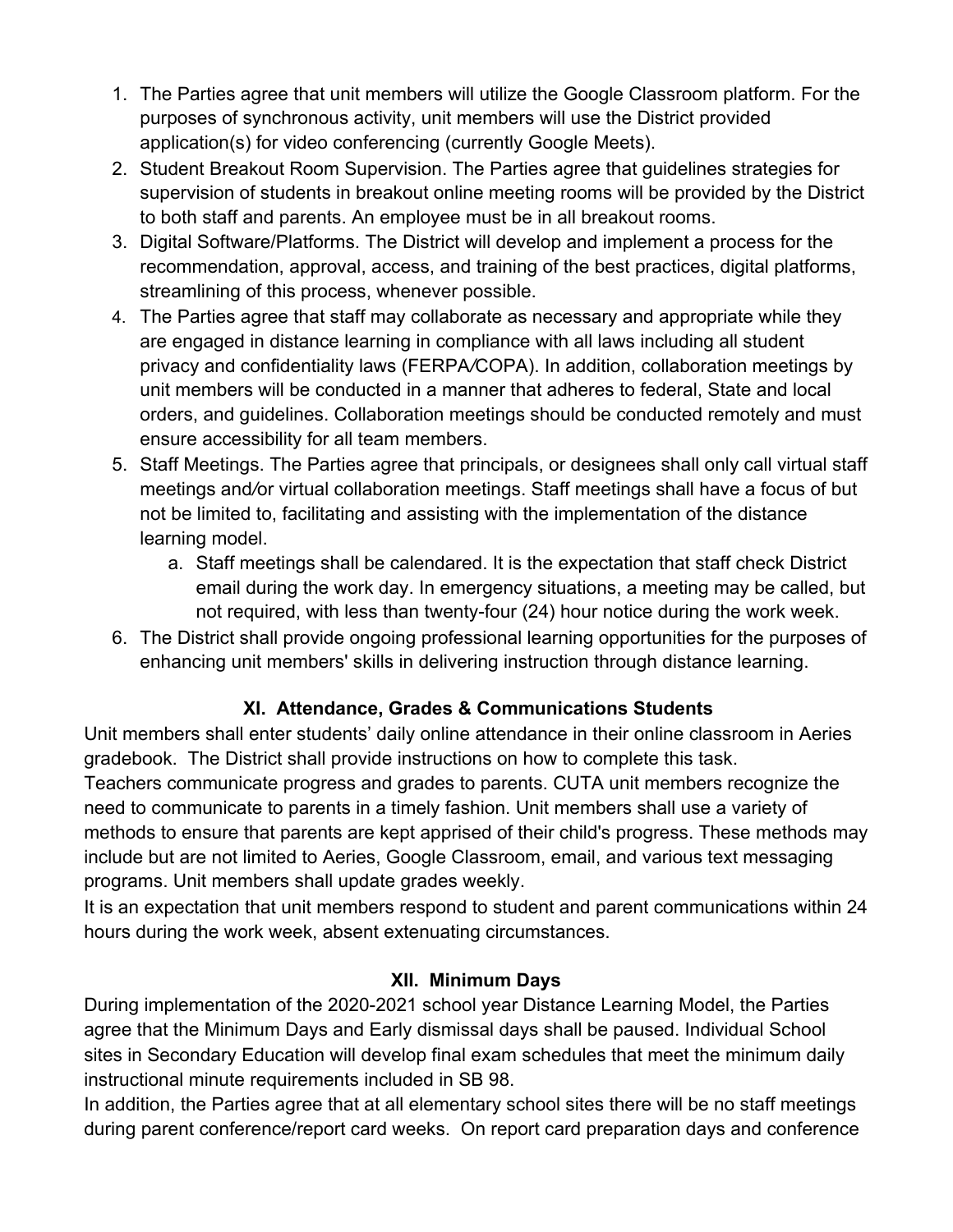days, after the instructional minutes of the day have been delivered, the remainder of the time shall be designated for either report card preparation or parent conferences, excluding preparation time.

#### **XIII. Adjunct Duties**

The Parties agree that any and all in-person adjunct duties, committee assignments, or extra-duty positions shall be temporarily paused. During the first month of student instruction, sites shall collaboratively discuss activities that are critical to the functioning of school under the current conditions. After the first month of student instruction, the Parties agree to meet and confer regarding whether to resume some or all of these activities in a distance learning environment.

#### **XIV. Stipends**

The stipend allocation may be for activities that are essential to the functioning of the school, and not limited to student focused engagement. Site plans must be jointly agreed upon by the staff and site administration. Stipends will be allocated if applicable during Distance Learning per site administration approval. Clubs may continue to operate in a virtual setting. All stipend positions need to have a prior written agreement form completed and signed. Forms are located online in the CUTA contract. Stipends may be paid in full or prorated according to prior agreement.

## **XV. Substitute Procedures**

The Parties agree that the District will conduct Distance Learning Model professional development for selected substitute teachers. Such teachers will be utilized in the event that a unit member is unable to provide distance learning instruction for a period longer than five (5) consecutive instructional days. The Parties agree that the District shall provide an absence reporting protocol applicable to the Distance Learning Model to ensure that there is adequate substitute coverage.

A plan will be devised regarding access to substitutes as well as the protocols and expectations for providing substitutes with daily lesson plans. The District will confer with CUTA as to the development of these plans and protocols.

Substitute for the short term (day-to-day):

Teachers will provide lesson plans to administration.

Administration will be responsible to ensure class coverage for short term, day-to-day absences. For example, if the member needs to attend a Dr. appointment. Individual certificated employees who are not currently assigned to their own classroom may be asked to cover the employees absence.

Substitutes longer than 5 consecutive days of instruction:

The teacher will provide a minimum of 5 days of lesson plans for the long term sub unless the long term leave is an emergency situation and approved by administration.

A substitute will be arranged by the administration to take over the class.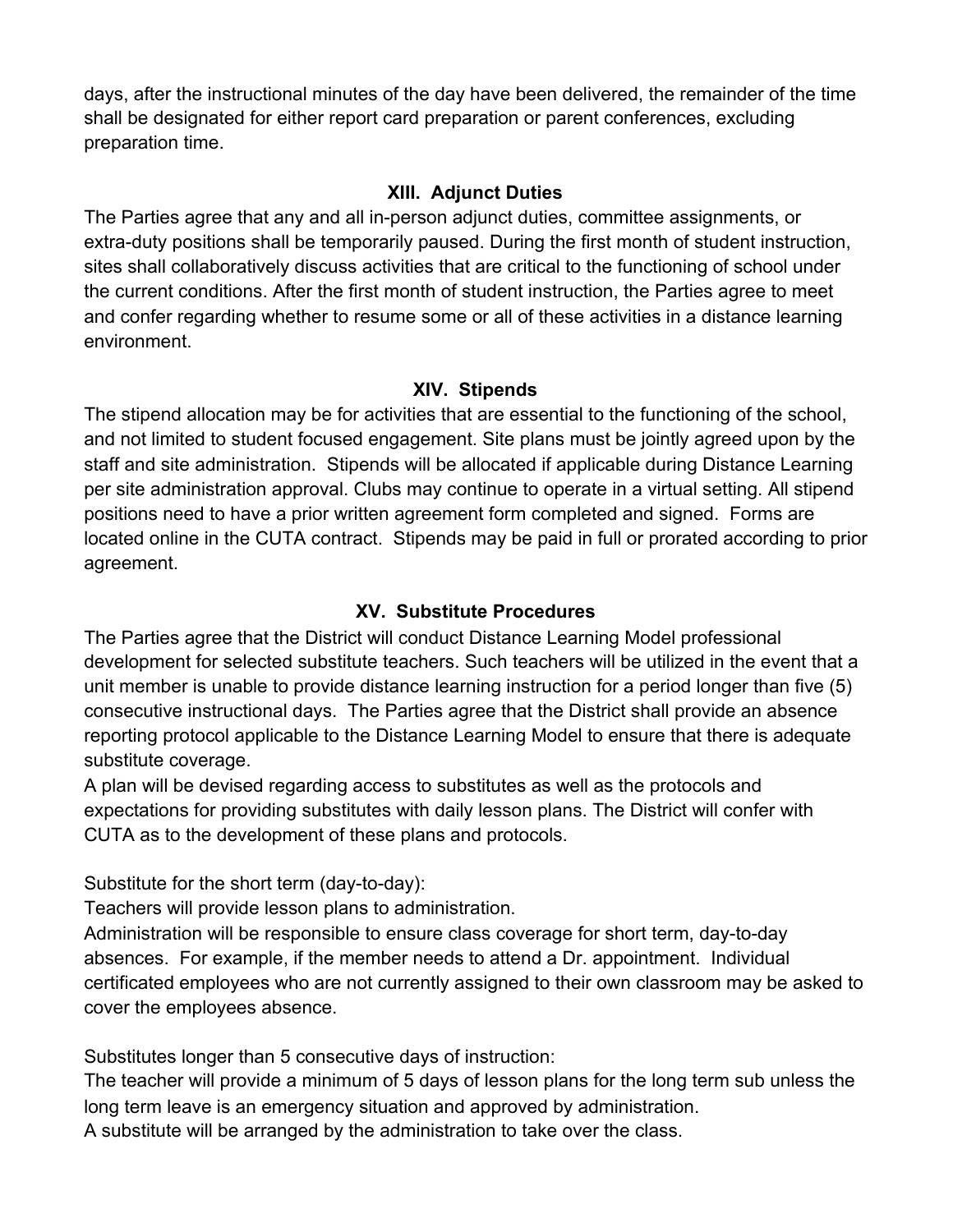If a Center certificated teacher agrees to substitute, the compensation will be:

At the secondary level: \$50/period covered.

At the elementary level: long-term substitute rate of  $$243.51$  per day beginning on the first day of substitute instruction.

## **XVI. Grading Practices**

The Parties agree that grading practices and policies will be those stated in the playbook.

SB 98

The Parties agree that consistent with Education Code section 43504(e), California Senate Bill (SB) 98, and all State requirements, unit members shall ensure that a weekly engagement record is completed for each pupil documenting synchronous or asynchronous instruction for each whole or partial day of distance learning, verifying daily participation, and tracking assignments. The Parties agree that if the State does not provide the template for the weekly engagement record, that the District and CUTA shall work collaboratively to provide a template and shall explore electronic means to record such weekly engagement.

The Curriculum and Instruction Committees will continue the work to develop and implement ongoing formative, benchmark, and summative assessments.

Individual or group assessment data shall not be used for the purposes of unit members' evaluations.

#### **XVII. Meet and Confer**

The Parties agree to continue to meet and confer regarding the following:

- 1. Balance between Synchronous and Asynchronous Instruction within the School daily schedule.
- 2. Time allocated for IEP/504/SST Meetings
- 3. All Special Education related items including efficacy, legal updates, and guidelines.
- 4. Special Education Positions (SLPs, Education Specialists, Adaptive P.E., Inclusion Specialists, Deaf and Hard of Hearing Specialists, and Visual Impairment Specialists).
- 5. Legally Mandated Activities that require in-person contact with students (i.e. Special Education assessments). When in-person legally mandated assessments are permitted consistent with County Public Health Services' guidelines, the District and CUTA will meet and confer.
- 6. Transition between plans:
	- a. Transitioning down from Plan 3 to plan 2, or plan 2 to plan 1, teachers will be given a minimum of two weeks advance notification in coordination with the county notification and guidelines that we are off the watchlist, and we are cleared to physically return to campus. Students on campus classes will resume on the Monday following the minimum two week notification period.
- 7. Transitioning up from Plan 2 to plan 3 or plan 1 to plan 2, as determined by local, county, or state officials, may be necessary immediately.